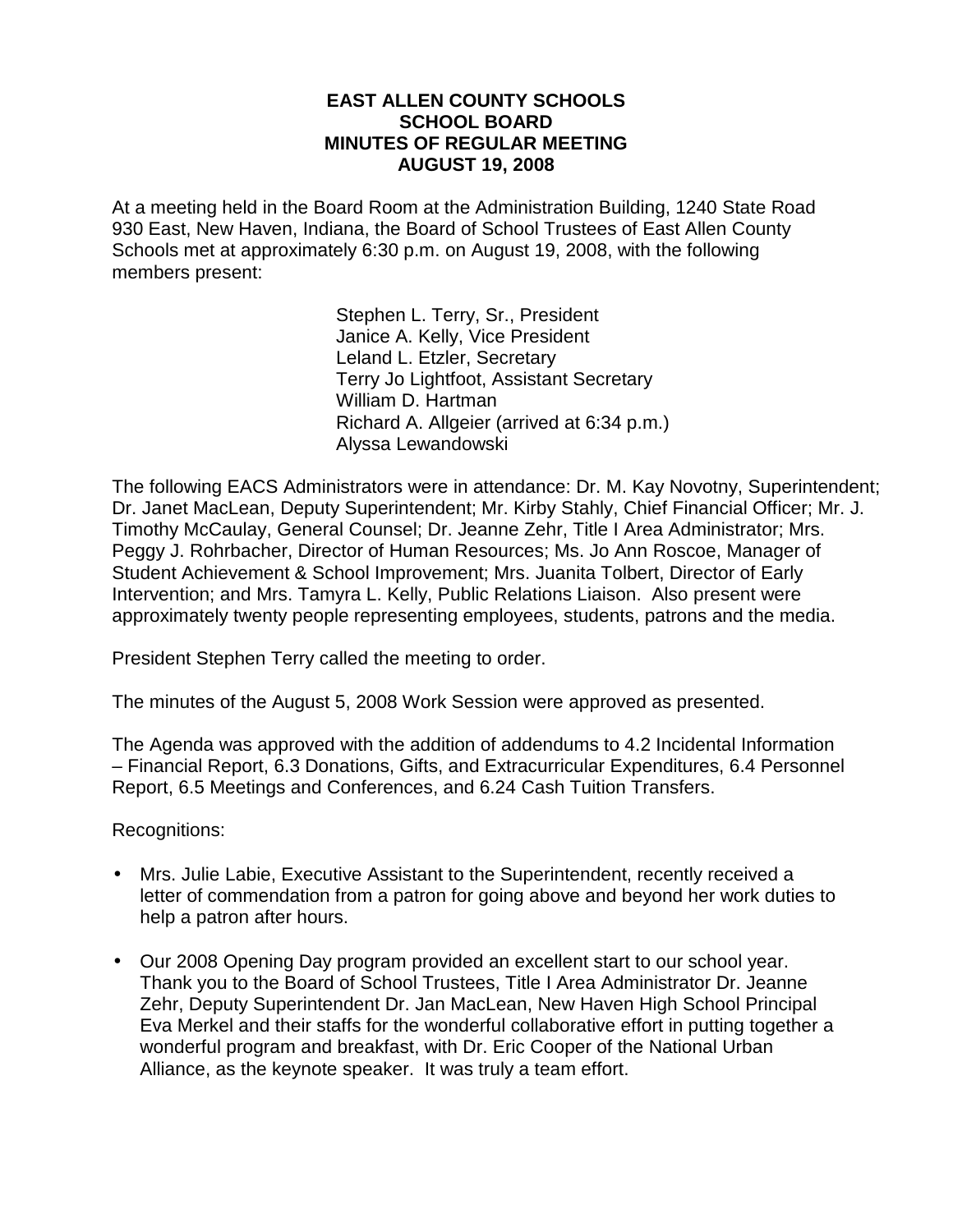• Kudos to and the recognition of Lloy Ball, a 1990 Woodlan High School graduate and a member of the U.S. Olympic Volleyball team.

Spotlights on Education:

Superintendent Novotny presented a draft proposal of District Mission and Vision statements for the Board to start to examine, consider and discuss. These ideas are a result of feedback from the Strategic Planning Committee and sub-committees.

Ms. Jo Ann Roscoe, Manager of Student Achievement & School Improvement provided an overview of local assessments used throughout the District, with special emphasis placed on assessments presently collected at the District level. She fielded questions from the Board. The Board would like for teacher(s) to update them later in the year about specific interventions integrated for specific students and what specific results were achieved.

# **Section 2.0 Discussion Items**

Discussion occurred regarding each economic proposal which was provided by Management and the four Meet and Confer groups: Food Service Employees, Nurses, Paraprofessionals, and Secretaries, prior to formal action being taken later in the meeting.

# **Section 3.0 Public Expressions**

Mrs. Susan Witmer, nurse at Cedarville Elementary School and Mrs. Teresa Stair, nurse at Highland Terrace Elementary School spoke on behalf of the value of the Nurse Trainer position.

# **Section 4.0 Information Items**

# Incidental Information

Promulgation of Revised Administrative Policy 4211.5 – Technical Support Personnel (Section 1 only) and Appendix A (see Exhibit A, incorporated herein).

No questions were asked regarding Consent Items.

# **Section 5.0 Action Items**

# **Nurses:**

5.1 Revised Adm. Policy 4216, Section 4 ("Additional Floating Hours") (Joint Proposal) (see Exhibit B, incorporated herein).

 Mr. Allgeier moved to accept this proposal. Vice President Janice Kelly seconded the motion, and it passed unanimously.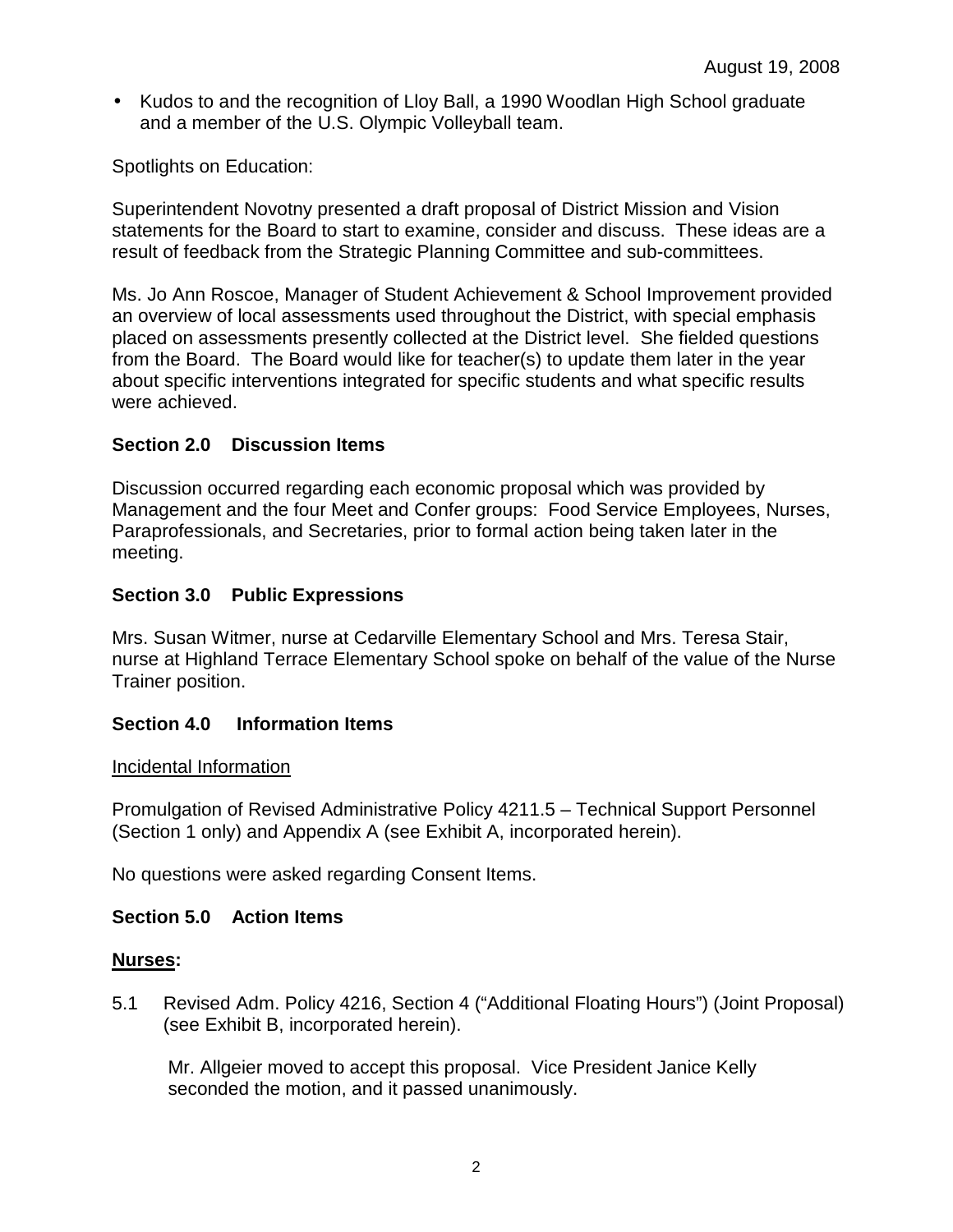5.2 Revised Adm. Policy 4216, Section 18 ("Compensation"):

 5.2.1 Management Proposal - Section 18: Mr. Allgeier moved to accept this proposal. Ms. Lewandowski seconded the motion. Discussion followed. Mr. Allgeier moved to amend the motion to remove the Nurse Trainer from the policy, effective 01/01/09. Mrs. Lightfoot seconded the motion. Further discussion followed. The amended motion failed 4-3 with Rev. Terry, Ms. Kelly, Mr. Etzler, and Mr. Hartman opposed; therefore the original proposal was brought back to the table. It was approved 6-1 with Mrs. Lightfoot opposed (see Exhibit C, incorporated herein).

 5.2.2 Nurses Proposal #1 – Section 18: The Board elected to not accept this proposal.

 5.2.3 Nurses Proposal #2 – Section 18: The Board elected to not accept this proposal.

### **Food Service:**

5.3 Revised Adm. Policy 4212.5, Section 18 ("Uniform Allowance/Reimbursement Deadline") (Joint Proposal) (see Exhibit D, incorporated herein).

Vice President Kelly moved to accept this proposal. Mr. Hartman seconded the motion and it was unanimously approved.

#### **Secretaries:**

5.4 Revised Adm. Policy 4215, Section 18 ("Compensation") (Joint Proposal) (see Exhibit E, incorporated herein).

Mr. Etzler moved to accept this proposal. Ms. Kelly seconded the motion and it was unanimously approved.

5.5 NEW – Establish Year Round Work Year for High School Secretaries (Secretaries' Proposal)

The proposal died for lack of a motion.

5.6 NEW – Grant Each Secretary Forty (40) Floating Hours (Secretaries' Proposal)

The proposal died for lack of a motion.

#### **Paraprofessionals:**

5.6 Revised Adm. Policy 4215.5, Section 18 ("Compensation") (Joint Proposal) (see Exhibit F, incorporated herein).

Vice President Kelly moved to accept this proposal. Ms. Lewandowski seconded the motion and it was unanimously approved.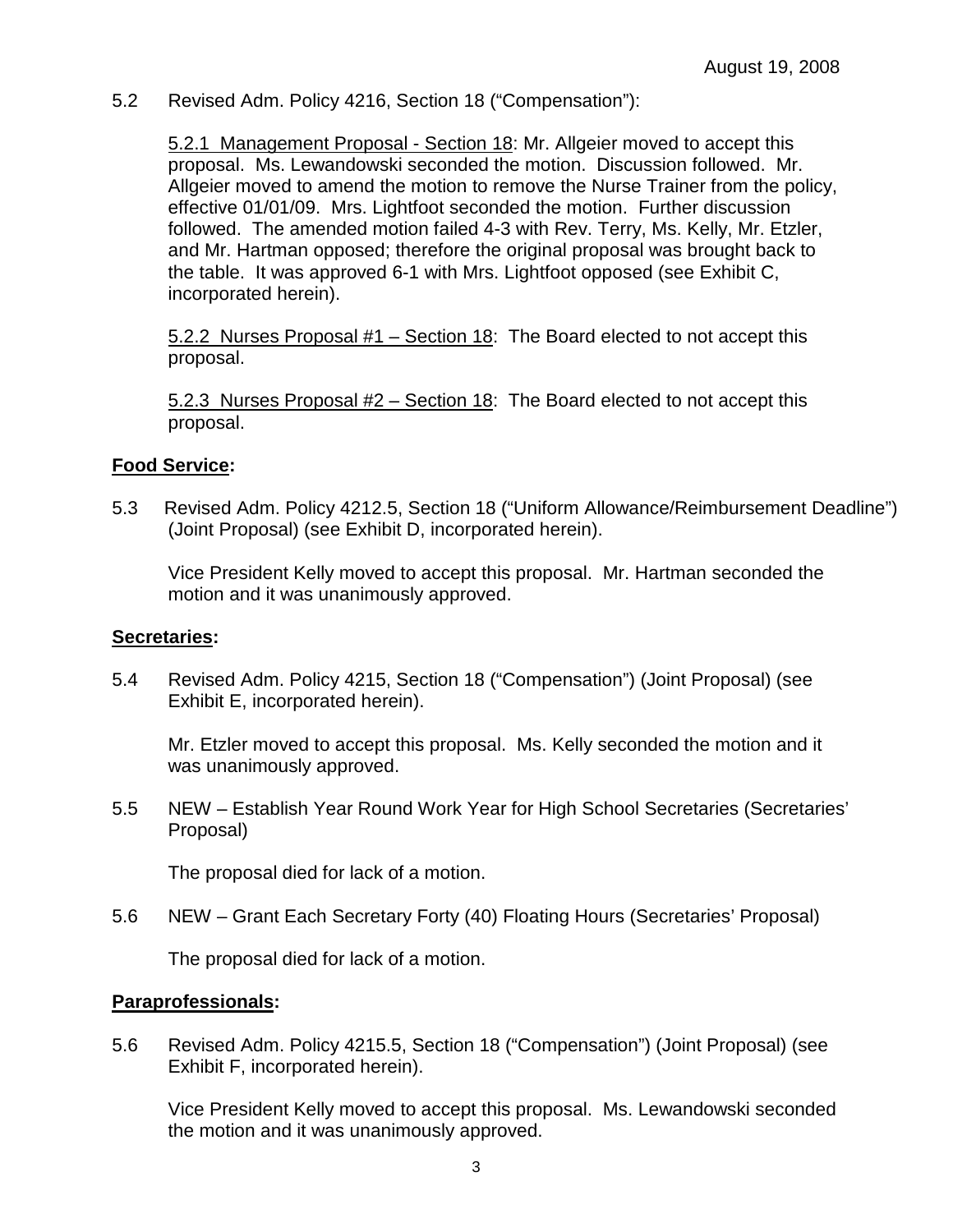5.7 Revised Adm. Policy 4215.5, Section 4 ("Posting Additional Hours") (Joint Proposal) (see Exhibit G, incorporated herein).

Vice President Kelly moved to accept this proposal. Ms. Lewandowski seconded the motion and it was unanimously approved.

5.8 Increase Personal Days from Two (2) to Three (3) (Paraprofessionals' Proposal)

The proposal died for lack of a motion.

5.10 Increase Work Day for Paraprofessionals in Buildings With Longer Instructional Day (Paraprofessionals' Proposal)

The proposal died for lack of a motion.

5.11 Increase Supplemental Retirement Multiplier (Paraprofessionals' Proposal)

The proposal died for lack of a motion.

### **Section 6.0 Consent Items**

Vice President Kelly moved to approve the consent items with addendums as presented. Ms. Lewandowski seconded the motion and it passed unanimously. The following consent items were approved:

- 6.1 Approval of payroll claims for the payroll period ending July 3, 2008 in the amount of \$1,784,393.23; and for the payroll period ending July 18, 2008 in the amount of \$1,684,692.13
- 6.2 Approval of vendor claims: 246184-246204, 246462-246481, 246520-246755; manual checks 5379-5397; and electronic transfers 000778-000795, 070108, 070508, 071008, 071108, totaling \$6,848,425.93.
- 6.3 Approval to Paul Harding High School to accept a donation in the amount of \$250.00, from the Benson, Pantello, Morris, James & Logan Law Offices. Funds are to be used by the Volleyball team for general purposes.

Approval to Paul Harding High School to accept a donation in the amount of \$100.00, from Mr. and Mrs. George Rakes. Funds are to be used by the Volleyball team for uniforms.

Approval to Paul Harding High School to accept a donation in the amount of \$500.00, from Orite Hotels of Indiana Inc.. Funds are to be used by the Football team for general purposes.

Approval to Highland Terrace Elementary School to accept a donation in the amount of \$2,500.00, from the Highland Terrace Elementary School PTO. Funds are to be used to purchase SmartBoards for their classrooms.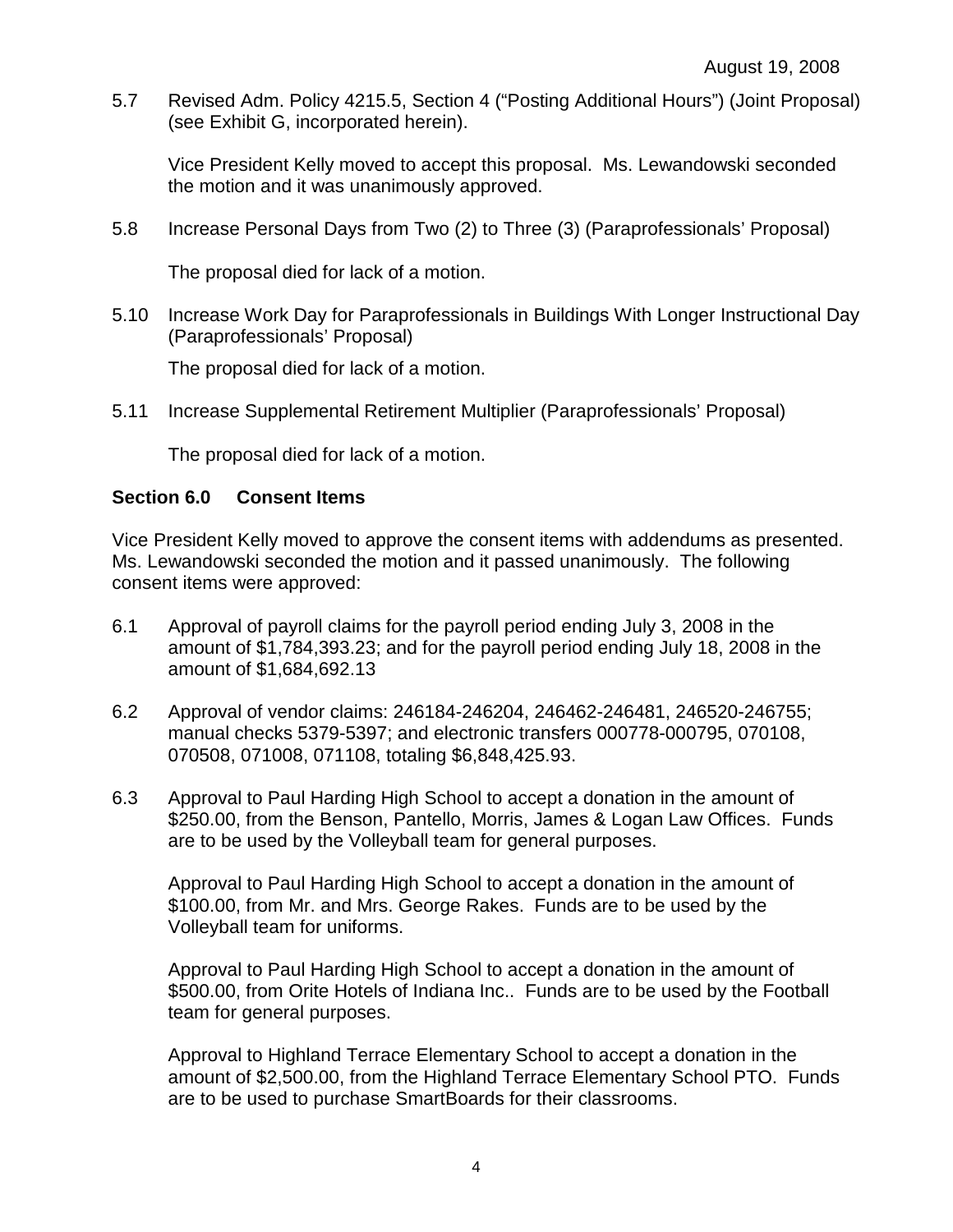Approval to Woodlan Jr./Sr. High to accept donations totaling \$4,450.00, from multiple donors. Funds are to be used to purchase a Simplicity Turf Cruiser, Model 16UVGBT #708562, from Harmony Outdoor Equipment, with a total cost of \$4,450.00 Delivered. Breakdown of donations are as follows: Woodlan Football Booster Club - \$1,500.00; Woodlan Baseball Booster Club - \$1,500.00; Woodlan Softball Booster Club - \$500.00; Woodlan Football Club - \$500.00; and the Woodlan Athletic Department Account - \$450.00.

Approval to East Allen County Schools' Special Services Department to accept a donation in the amount of \$1000.00 from the South Side Optimist Club.

6.4 Approval to extend offer of employment to Ms. Kristen Van Buskirk, as a full time mathematics and reading teacher at New Haven Middle School, for the 2008-09 school year.

Approval to extend offer of employment to Ms. Erica Bogan, as a temporary fulltime ESL teacher at Southwick Elementary School, for the 2008-09 school year.

Approval to extend offer of employment to Ms. Diane Votaw, as a full time Vocational Home Economics teacher at New Haven High School, for the 2008-09 school year.

Approval to extend offer of employment to Nathaniel Snyder, as a temporary fulltime mathematics teacher at New Haven High School, for the 2008-09 school year.

Approval to extend offer of employment to Ms. Krystal Booth, as a part-time elementary art teacher at New Haven Elementary and Meadowbrook Elementary Schools, for the 2008-09 school year.

Approval to extend offer of employment to Ms. Sherry Dawson, as a temporary full-time elementary teacher at Woodburn Elementary School, for the 2008-09 school year.

Approval to extend offer of employment to Ms. Margo Tester, as a temporary fulltime Title I Interventionist at Prince Chapman Academy, for the 2008-09 school year.

Approval to extend offer of employment to Ms. Kelli Allen, as a temporary fulltime teacher at Prince Chapman Academy, for the 2008-09 school year.

 Approval to extend offer of employment to Ms. Amber Johnson, as a temporary full-time elementary teacher at Southwick Elementary School, for the 2008-09 school year.

Approval to extend an offer of employment to Ms. Emilee Holt, as a full-time districtwide ESL teacher, for the 2008-09 school year.

 Approval to extend an offer of employment to Mrs. Barbara Craft, as a half-time resource teacher at Woodburn Elementary School, for the 2008-09 school year.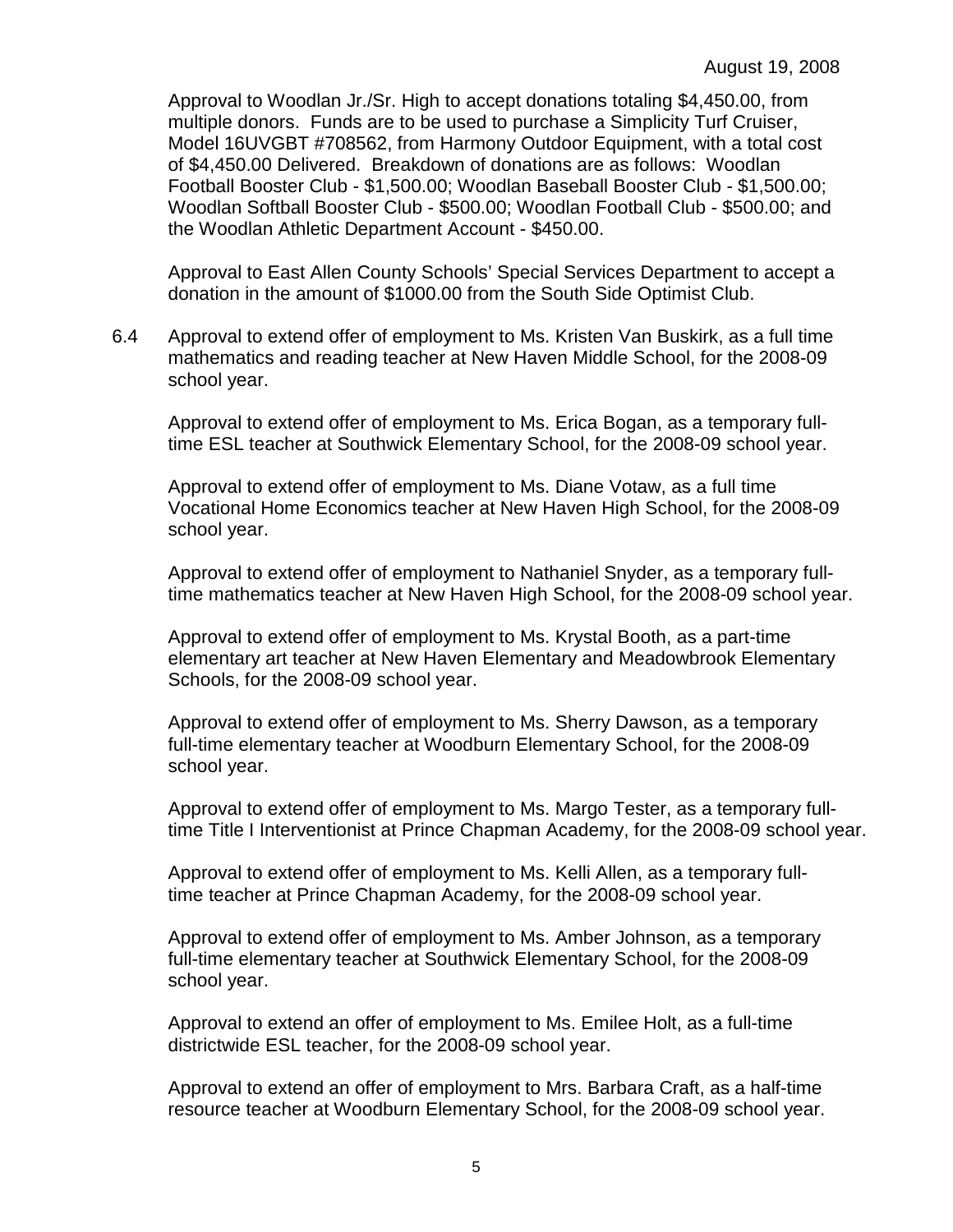Acceptance of resignation of Ms. Roberta Kay Wells, teacher at Paul Harding High School, effective August 12, 2008.

Acceptance of resignation of Mrs. Sheryl Cobb, paraprofessional at New Haven High School, effective September 19, 2008.

Acceptance of resignation of Ms. Amelia Pflieger, teacher at Hoagland Elementary School, effective August 13, 2008.

 Acceptance of resignation of Mrs. Lois Harding, food service employee at Heritage Jr./Sr. High School, effective July 28, 2008.

Acceptance of resignation of Carrie Devlin, an employee of the Transportation Department, effective August 15, 2008.

 Acceptance of retirement and termination of employment of Mr. Don Conkle, teacher at New Haven High School, effective August 14, 2008.

- 6.5 Approval of Meetings and Conferences (see Exhibit H, incorporated herein).
- 6.6 Approval to Apply For and Receive Funding to Support Transportation of Students to "The Pact" Forum (see Exhibit I, incorporated herein).
- 6.7 Approval to Apply For and Receive Safe & Drug-Free Schools and Communities Funding (see Exhibit J, incorporated herein).
- 6.8 Approval to Apply For and Receive Title II, Part A ~ Improving Teacher Quality State Grants (see Exhibit K, incorporated herein).
- 6.9 Approval to Apply For and Receive High Ability Gifted/Talented Education Funding (see Exhibit L, incorporated herein).
- 6.10 Approval to Apply For and Receive Non-English Speaking Program Grant SY2008/2009 (see Exhibit M, incorporated herein).
- 6.11 Approval to Apply For and Receive Title III: Language Instruction for Limited English Proficient (LEP) and Significant Influx of Immigrant Students (Immigrant Sub-grant) (see Exhibit N, incorporated herein).
- 6.12 Approval to Apply For and Receive Reading Initiative (see Exhibit O, incorporated herein).
- 6.13 Approval of EACS and Arts United of Greater Fort Wayne Community Partnership Grant Agreement (see Exhibit P, incorporated herein).
- 6.14 Approval of Appropriation Transfer Resolution to Fund an Educational Study of EACS Secondary Schools (see Exhibit Q, incorporated herein).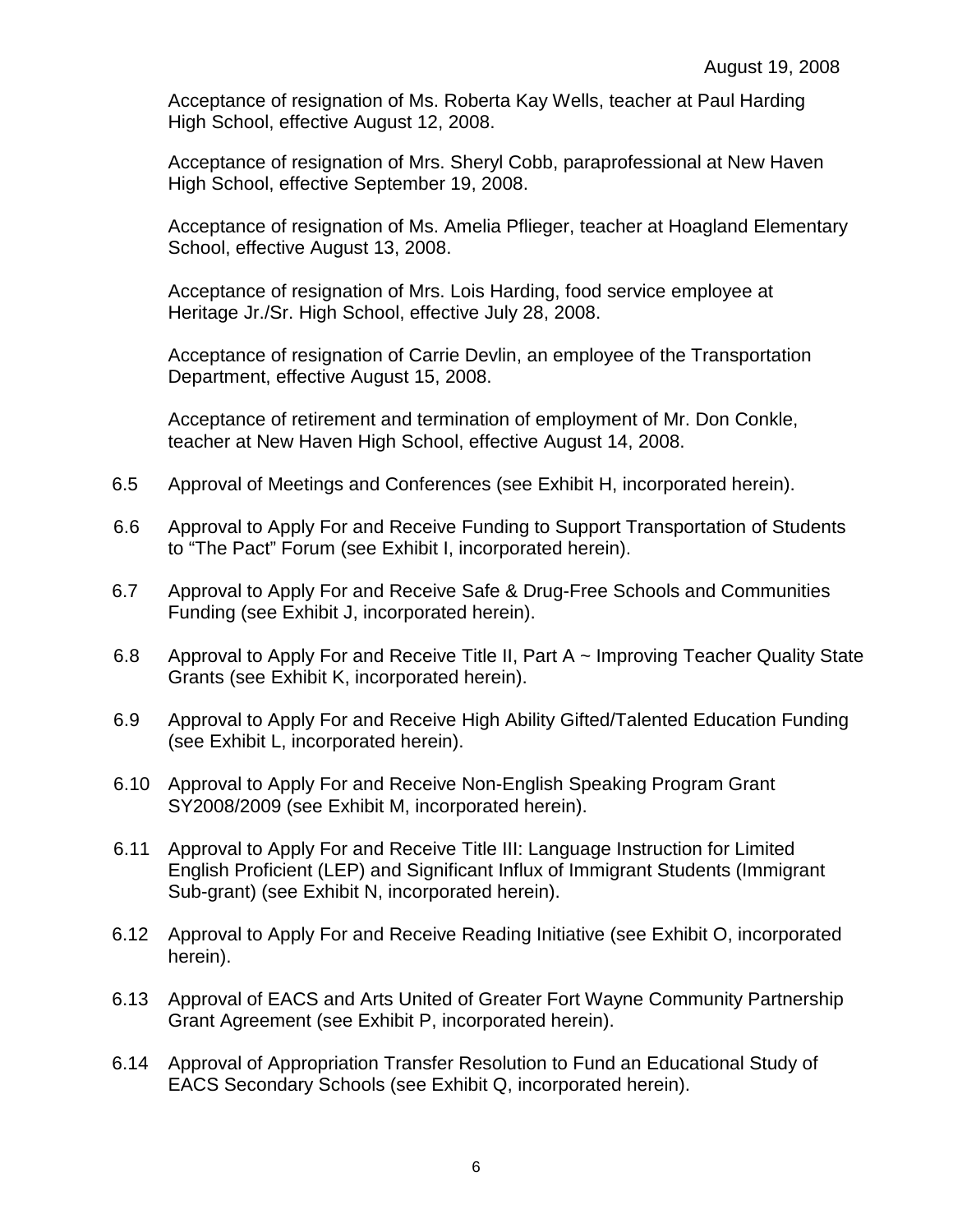- 6.15 Approval of EACS and Infinity Business Group Agreement (see Exhibit R, incorporated herein).
- 6.16 Approval of Resolution Update to ISTA Welfare Benefits Plan VEBA (see Exhibit S, incorporated herein).
- 6.17 Approval of Copier Contract Between EACS and Advanced Imaging Solutions (see Exhibit T, incorporated herein).
- 6.18 Approval of School Improvement Plans for 2008-09SY (including MEEL, MOEL, NHMS, NHHS, PCA, PHHS, SOEL, and VIEL)
- 6.19 Approval of Memorandum of Understanding Between JAG-Indiana and EACS (see Exhibit U, incorporated herein).
- 6.20 Approval of EACS and Sun Life Assurance Company (Re-Insurance Renewal) (see Exhibit V, incorporated herein).
- 6.21 Approval of Revision to Administrative Policy 4211 Operational Support Personnel (Section 1 only) and Appendix A (see Exhibit W, incorporated herein).
- 6.22 Approval of East Allen County Schools Administrative Salaries 2008-09 (Amendment)

The Board approved PHHS Athletic Department's staffing reorganization proposal to move PHHS Administrative Assistant, Mr. C.C. Fullove, up one step on the Administrator salary grid:

**Secondary** 

| <u>Name</u> | Salary | Contract Step | Days | School                                            | <u>Title</u>                                              |
|-------------|--------|---------------|------|---------------------------------------------------|-----------------------------------------------------------|
|             |        |               |      | Fullove, C.C. \$80,058 2-year 10 215 Paul Harding | High School/Administrative<br>Assistant/Athletic Director |

- 6.23 Approval of Course Fee Schedule (2008-09) Addendum (see Exhibit X, incorporated herein).
- 6.24 Approval of the following cash tuition transfers:

| Alexis Meeks            | $11th$ grade    | Leo Jr./Sr. High School  | <b>New</b> |
|-------------------------|-----------------|--------------------------|------------|
| <b>Grant Meeks</b>      | $9th$ grade     | Leo Jr./Sr. High School  | <b>New</b> |
| <b>Zackory Schaefer</b> | $12^{th}$ grade | Leo Jr./Sr. High School  | Renewal    |
| JaMarcus Anderson       | $9th$ grade     | Paul Harding High School | <b>New</b> |

### **Section 7. 0 Reports and Comments**

Dr. Novotny shared that it's an exciting time of year with school back in session as of Monday. Initial attendance numbers across the District appear to be stable. Opening Day was great. The District's theme for this school year is "Celebrating High Expectations."